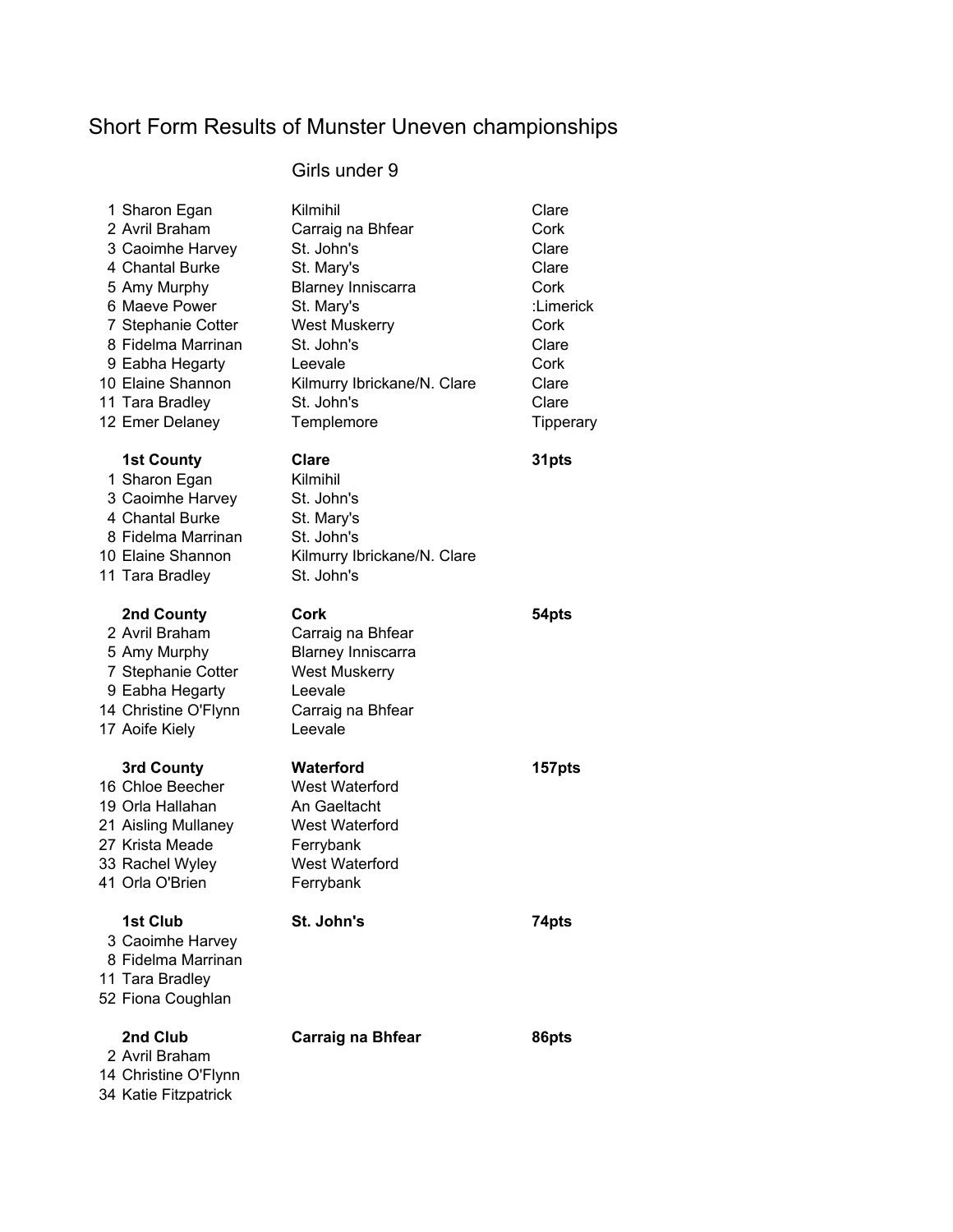36 Holly Farrelly

### 3rd Club Kilmurry Ibrickane/N. Clare 96pts

10 Elaine Shannon

15 Ellie Parra Haren

31 Nicole Doherty

40 Aoibhinn Fahy

### Boys under 9

1 Diarmaid Clancy Youghal Cork 2 Patrick Warren Gneeveguilla Kerry 3 Jamie Landers **Youghal** Cork 4 Michael Purcell Thurles Croke Tipperary 5 Thomas O'Donovan Carraig na Bhfear Cork 6 Fiachra Clifford Star of the Laune Kerry 7 Paul Martin Ennis Track Clare 8 Conor Giles Doran Ferrybank The Waterford 9 Cathal Darcy **Ennis Track** Clare 10 Daniel Ryan Moycarkey Coolcroo Tipperary 11 David O'Donovan Moycarkey Coolcroo Tipperary 12 Mikey Stakelum Thurles Croke Tipperary

### 1st County **Cork** 65pts

1 Dermott Clancy Youghal 3 Jamie Landers Youghal 5 Thomas O'Donovan Carraig na Bhfear 13 Liam Stack Midleton 21 Sean Walsh Glenbower 22 Conor Walshe Youghal

### 2nd County Clare

7 Paul Martin Ennis Track 9 Cathal Darcy Ennis Track 14 Cathal O'Brien **Ennis Track** 16 Fergal Donnellan Kilmihil

### 3rd County Tipperary

4 Michael Purcell Thurles Croke 10 Daniel Ryan Moycarkey Coolcroo 11 David O'Donovan Moycarkey Coolcroo 12 Mikey Stakelum Thurles Croke 23 Sean Butler Thurles Croke 36 Owen Kerrane Thurles Croke

15 Sean Rouine Kilmurry Ibrickane/N. Clare 17 Patrick O'Rourke Kilmurry Ibrickane/N. Clare

### 1st Club Youghal

1 Dermott Clancy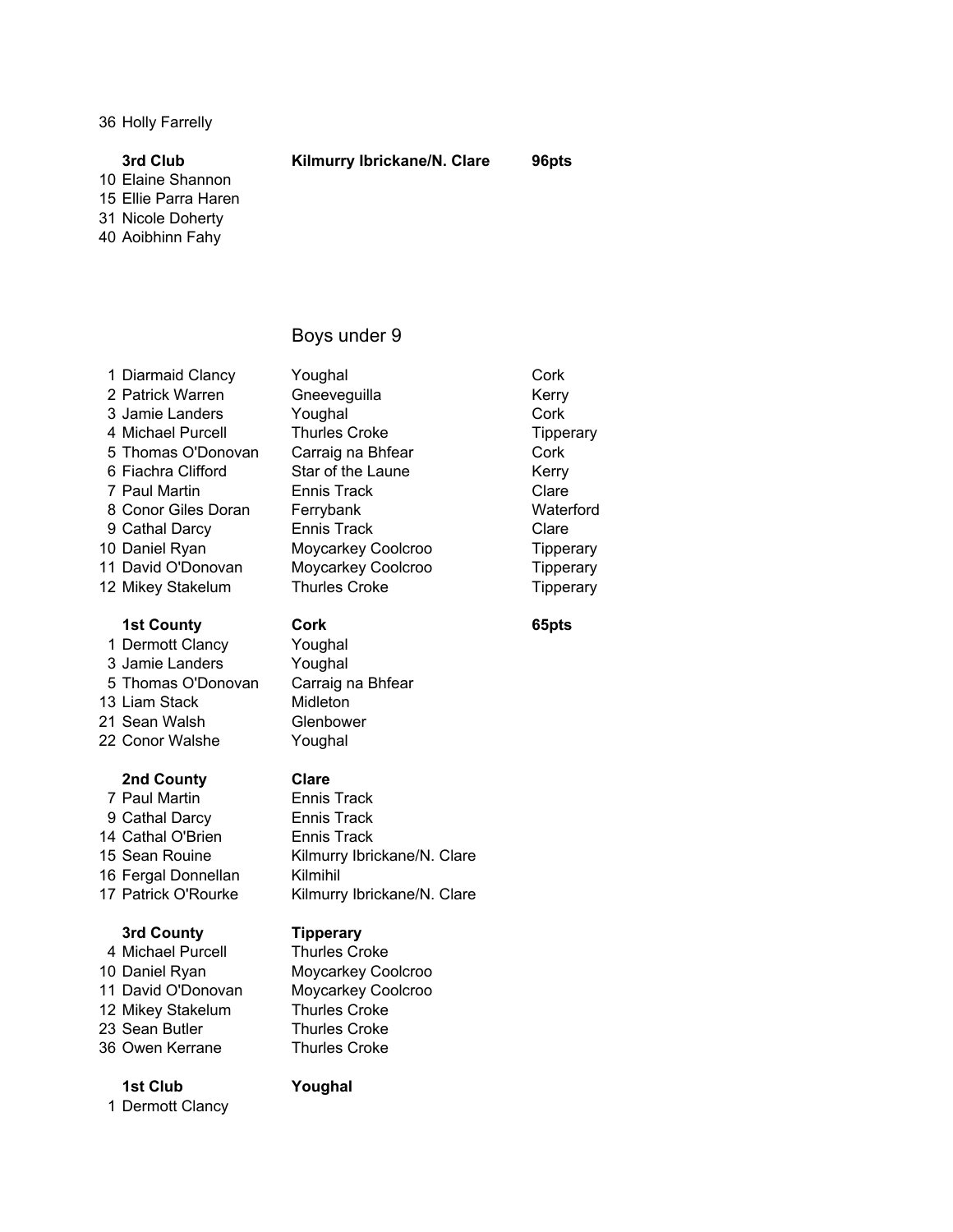3 Jamie Landers

22 Conor Walshe

26 Sean Broderick

# 2nd Club Ennis Track

7 Paul Martin 9 Cathal Darcy 14 Cathal O'Brien 32 Stephen Maher

# 3rd Club Thurles Croke

4 Michael Purcell 12 Mikey Stakelum 23 Sean Butler 36 Owen Kerrane

| 1 Maeve Ahern<br>2 Jenna Bromwell<br>3 Louise Shanahan<br>4 Ciara Cummins<br>5 Nicola Loughnane<br>6 Karen Kennedy<br>7 Aine O'Looney<br>8 Cliona Blake<br>9 Kathlyn Long<br>10 Aoife Delargy<br>11 Grainne Blackburn<br>12 Aisling Quinn | Carraig na Bhfear<br>Emerald<br>Leevale<br>Moyne<br><b>Thurles Croke</b><br><b>Thurles Croke</b><br>Kilmihil<br>St. John's<br>Carraig na Bhfear<br>Templemore<br><b>Bilboa</b><br>Ferrybank | Cork<br>Limerick<br>Cork<br><b>Tipperary</b><br><b>Tipperary</b><br>Tipperary<br>Clare<br>Clare<br>Cork<br>Tipperary<br>Limerick<br>Waterford |
|-------------------------------------------------------------------------------------------------------------------------------------------------------------------------------------------------------------------------------------------|---------------------------------------------------------------------------------------------------------------------------------------------------------------------------------------------|-----------------------------------------------------------------------------------------------------------------------------------------------|
| <b>1st County</b><br>4 Ciara Cummins<br>5 Nicola Loughnane<br>6 Karen Kennedy<br>10 Aoife Delargy<br>13 Aoife Butler<br>14 Kelly Ann Doyle                                                                                                | Tipperary<br>Moyne<br><b>Thurles Croke</b><br><b>Thurles Croke</b><br>Templemore<br><b>Thurles Croke</b><br>Carrick-on-Suir                                                                 | 52pts                                                                                                                                         |
| 2nd County<br>1 Maeve Ahern<br>3 Louise Shanahan<br>9 Kathlyn Long<br>15 Emily O'Keefe<br>16 Sinead Caulfield<br>22 Rebecca Walsh                                                                                                         | Cork<br>Carraig na Bhfear<br>Leevale<br>Carraig na Bhfear<br>Youghal<br><b>Bandon</b><br>Glenbower                                                                                          | 66pts                                                                                                                                         |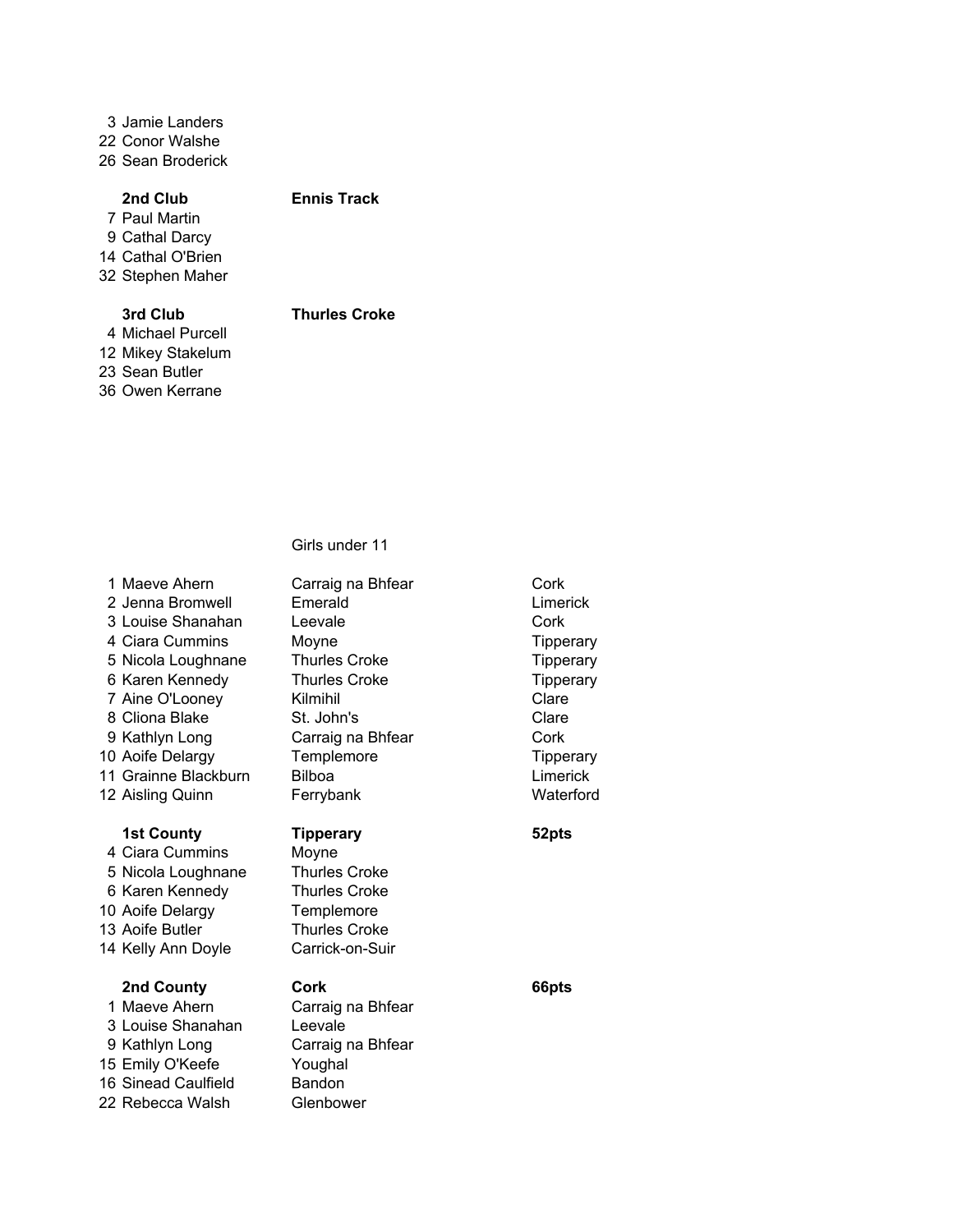| 3rd County<br>7 Aine O'Looney<br>8 Cliona Blake<br>17 Rachel Clancy<br>19 Abimbola O'Sobayo<br>23 Elaine Greene<br>24 Rose Marrinan | Clare<br>Kilmihil<br>St. John's<br>St. John's<br><b>Ennis Track</b><br>St. John's<br>St. John's | 98pts |
|-------------------------------------------------------------------------------------------------------------------------------------|-------------------------------------------------------------------------------------------------|-------|
| 1st Club<br>5 Nicola Loughnane<br>6 Karen Kennedy<br>13 Aoife Butler<br>39 Niamh Ryan                                               | <b>Thurles Croke</b>                                                                            | 63pts |
| 2nd Club<br>8 Cliona Blake<br>17 Rachel Clancy<br>23 Elaine Greene<br>24 Rose Marrinan                                              | St. John's                                                                                      | 72pts |
| 3rd Club<br>2 Jenna Bromwell<br>25 Megan O'Shea<br>26 Grace Donovan<br>32 Niamh Brennan                                             | <b>Emerald</b>                                                                                  | 85pts |

| 1 Miceal Clancy      | St. John's           | Clare            |
|----------------------|----------------------|------------------|
| 2 Brian O'Seanachain | Lios Tuathail        | Kerry            |
| 3 David Atkinson     | Carraig Na Bhfear    | Cork             |
| 4 Pearse Lillis      | Kilmihil             | Clare            |
| 5 Sean McCarthy      | Skibbereen           | Cork             |
| 6 Adam Buckley       | <b>West Muskerry</b> | Cork             |
| 7 Cathal Moloney     | <b>Thurles Croke</b> | <b>Tipperary</b> |
| 8 Jack Daly          | Iveragh              | Kerry            |
| 9 Eoin Browne        | Ferrybank            | Waterford        |
| 10 Owen Coates       | Midleton             | Cork             |
| 11 Kieran Lynch      | Lios Tuathail        | Kerry            |
| 12 Fergal Curtin     | Youghal              | Cork             |
| <b>1st County</b>    | Cork                 | 49pts            |
| 3 David Atkinson     | Carraig Na Bhfear    |                  |
| 5 Sean McCarthy      | Skibbereen           |                  |
| 6 Adam Buckley       | <b>West Muskerry</b> |                  |
|                      |                      |                  |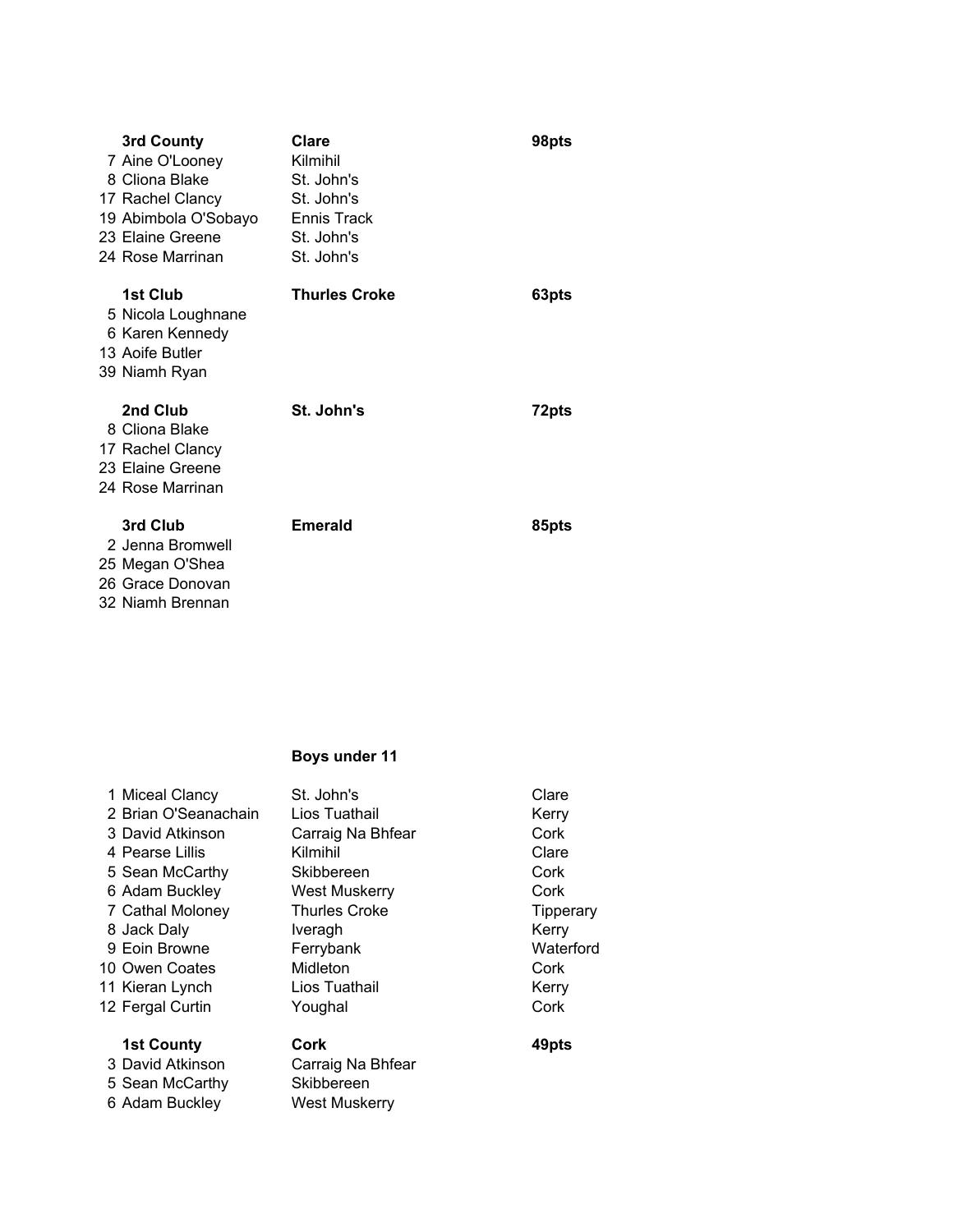| 10 Owen Coates<br>12 Fergal Curtin<br>13 Shane Keevers                                                                             | Midleton<br>Youghal<br><b>Bantry</b>                                                                                                 |        |
|------------------------------------------------------------------------------------------------------------------------------------|--------------------------------------------------------------------------------------------------------------------------------------|--------|
| 2nd County<br>2 Brian O'Seanachain<br>8 Jack Daly<br>11 Kieran Lynch<br>15 Adam Ring<br>19 Dean Crowley<br>25 Shane Crowley        | <b>Kerry</b><br>Lios Tuathail<br>Iveragh<br>Lios Tuathail<br>Iveragh<br>Gneeveguilla<br>Gneeveguilla                                 | 80pts  |
| 3rd County<br>1 Miceal Clancy<br>4 Pearse Lillis<br>16 Paraic McNamara<br>17 Kevin Mulcaire<br>23 Jack Devitt<br>32 Dylan O'Connor | <b>Clare</b><br>St. John's<br>Kilmihil<br>Marian<br><b>Ennis Track</b><br>Kilmurry Ibrickane/N. Clare<br>Kilmurry Ibrickane/N. Clare | 93pts  |
| 1st Club<br>7 Cathal Moloney<br>18 Rory Purcell<br>22 Conor Stakelum<br>27 Gavin Dunne                                             | <b>Thurles Croke</b>                                                                                                                 | 72pts  |
| 2nd Club<br>6 Adam Buckley<br>30 Gary O'Sullivan<br>31 Kevin O'Dwyer<br>50 Padraig Maguire                                         | <b>West Muskerry</b>                                                                                                                 | 117pts |
| 3rd Club<br>8 Jack Daly<br>15 Adam Ring<br>55 Niall O'Shea<br>60 Michael Daly                                                      | <b>Iveragh</b>                                                                                                                       | 138pts |

| 1 Shauna Fagan        | Leevale              | Cork      |
|-----------------------|----------------------|-----------|
| 2 Aoife O'Sullivan    | Tramore              | Waterford |
| 3 Niamh Markham       | St. Mary's           | Clare     |
| 4 Muiriosa O'Sullivan | Tramore              | Waterford |
| 5 Laura Loughnane     | <b>Thurles Croke</b> | Tipperary |
| 6 Megan O'Brien       | Clonmel              | Tipperary |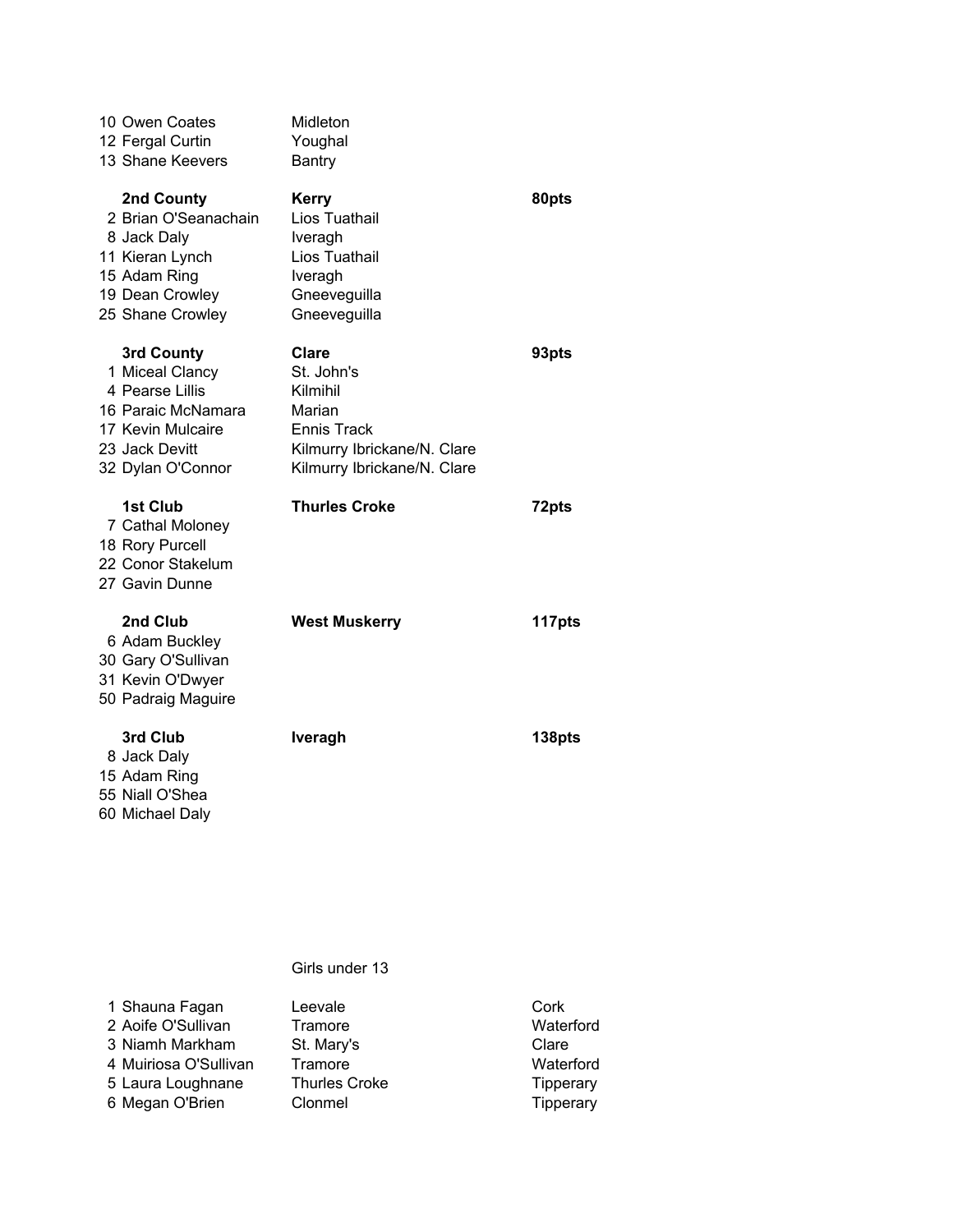| 7 Kerrie Dillon<br>8 Niamh Clancy<br>9 Aine Sheahan<br>10 Claire Horgan<br>11 Jean Clancy<br>12 Rachel O'Shea                            | St. Mary's<br>St. John's<br>Gneeveguilla<br>Clonmel<br>St. John's<br><b>West Muskerry</b>                               | Limerick<br>Clare<br>Kerry<br>Tipperary<br>Clare<br>Cork |
|------------------------------------------------------------------------------------------------------------------------------------------|-------------------------------------------------------------------------------------------------------------------------|----------------------------------------------------------|
| <b>1st County</b><br>3 Niamh Markham<br>8 Niamh Clancy<br>11 Jean Clancy<br>14 Aoife O'Gorman<br>17 Karla O'Reilly<br>18 Orlagh Flanagan | <b>Clare</b><br>St. Mary's<br>St. John's<br>St. John's<br>Kilmihil<br><b>Ennis Track</b><br>Kilmurry Ibrickane/N. Clare | 71pts                                                    |
| 2nd County<br>5 Laura Loughnane<br>6 Megan O'Brien<br>10 Claire Horgan<br>15 Roisin Cleary<br>16 Rosemary Hanafin<br>24 Frances Nerisky  | <b>Tipperary</b><br><b>Thurles Croke</b><br>Clonmel<br>Clonmel<br>Clonmel<br><b>Thurles Croke</b><br>Templemore         | 76pts                                                    |
| 3rd County<br>1 Shauna Fagan<br>12 Rachel O'Shea<br>23 Aisling Everard<br>27 Jennifer Cahill<br>29 Cara O'Brien<br>40 Cliodhna Hegarty   | Cork<br>Leevale<br><b>West Muskerry</b><br>Bandon<br><b>Grange Fermoy</b><br>Midleton<br>Leevale                        | 132pts                                                   |
| 1st Club<br>6 Megan O'Brien<br>10 Claire Horgan<br>15 Roisin Cleary<br>46 Orlaith Moynihan                                               | <b>Clonmel</b>                                                                                                          | 77pts                                                    |
| 2nd Club<br>5 Laura Loughnane<br>16 Rosemary Hanafin<br>28 Cora Kerrane<br>32 Emma O'Brien                                               | <b>Thurles Croke</b>                                                                                                    | 81pts                                                    |
| 3rd Club<br>8 Niamh Clancy<br>11 Jean Clancy<br>21 Shauna Harvey                                                                         | St. John's                                                                                                              | 84pts                                                    |

44 Colette Keniry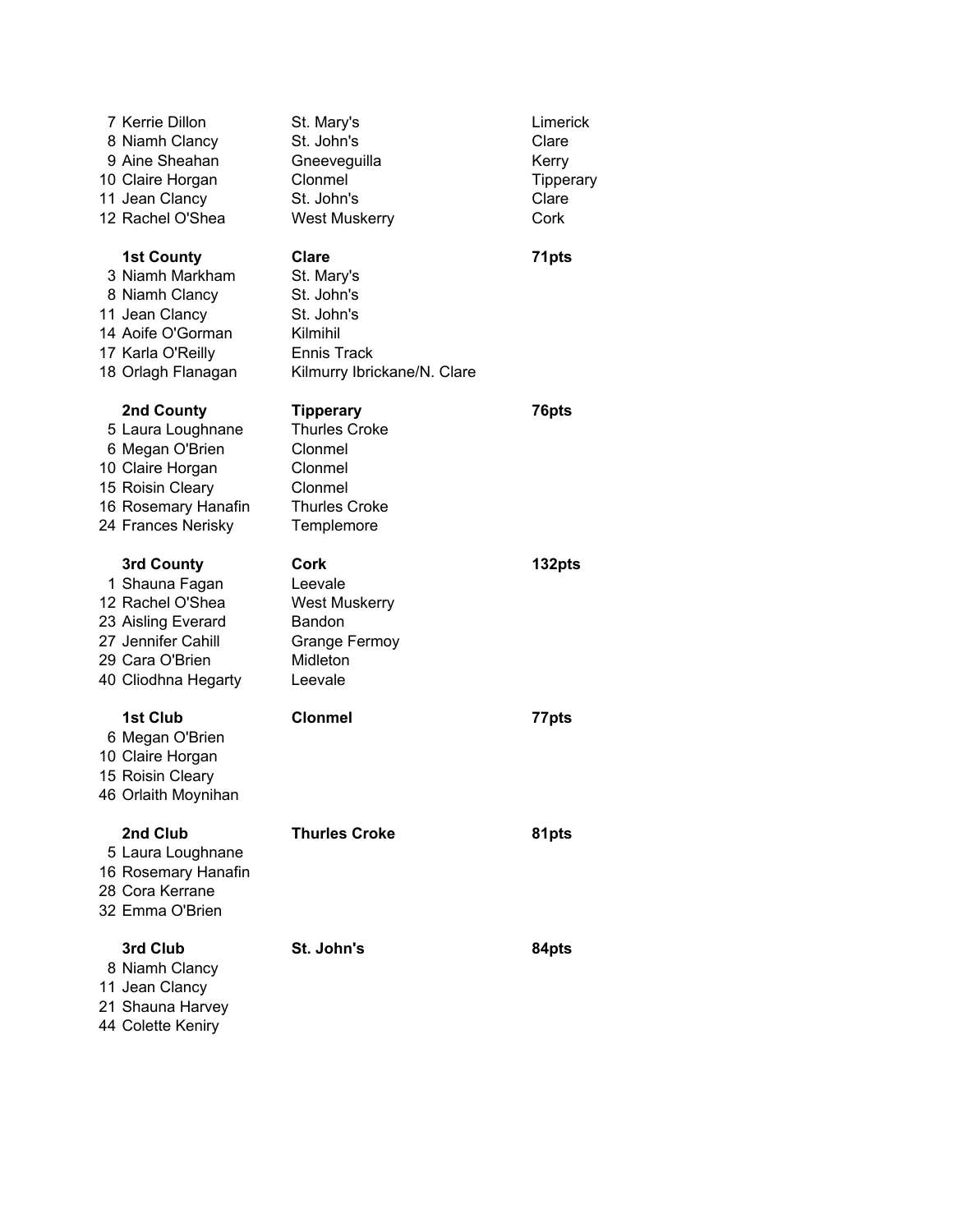| 1 Kieran Walsh<br>2 Ian Slobody<br>3 David O'Keefe<br>4 Con Berkery<br>5 David Conroy<br>6 Cian O'Brien<br>7 Brian O'Donovan<br>8 Liam O'Connell<br>9 Tadhg Lillis<br>10 Ryan Taylor<br>11 Paul Shanahan<br>12 Michael Linnane | Glenbower<br>Kilmihil<br>Gneeveguilla<br><b>Bilboa</b><br>St. Cronan's<br>Marian<br>Emerald<br>Iveragh<br>Kilmihil<br>St. Cronan's<br><b>Thurles Croke</b><br>St. Mary's | Cork<br>Clare<br>Kerry<br>Limerick<br>Clare<br>Clare<br>Limerick<br>Kerry<br>Clare<br>Clare<br>Tipperary<br>Clare |
|--------------------------------------------------------------------------------------------------------------------------------------------------------------------------------------------------------------------------------|--------------------------------------------------------------------------------------------------------------------------------------------------------------------------|-------------------------------------------------------------------------------------------------------------------|
| <b>1st County</b><br>2 Ian Slobody<br>5 David Conroy<br>6 Cian O'Brien<br>9 Tadhg Lillis<br>10 Ryan Taylor<br>12 Michael Linnane                                                                                               | Clare<br>Kilmihil<br>St. Cronan's<br>Marian<br>Kilmihil<br>St. Cronan's<br>St. Mary's                                                                                    | 44pts                                                                                                             |
| 2nd County<br>11 Paul Shanahan<br>13 John Joe Ryan<br>18 Reece Maher<br>25 Seamie Hanafin<br>28 Dean Ryan<br>31 Matthew kavanagh                                                                                               | <b>Tipperary</b><br><b>Thurles Croke</b><br>Templemore<br>Clonmel<br><b>Thurles Croke</b><br>Templemore<br>Moyne                                                         | 126pts                                                                                                            |
| 3rd County<br>1 Kieran Walsh<br>22 Adam Malone<br>24 Brian Whelehan<br>29 John Durcan<br>32 Conor Galvin<br>33 Cormack Hickey                                                                                                  | Cork<br>Glenbower<br>Youghal<br>Glenbower<br>Togher<br><b>Bantry</b><br>Riverstick-Kinsale                                                                               | 141pts                                                                                                            |
| 1st Club<br>5 David Conroy<br>10 Ryan Taylor<br>15 Niall keane<br>39 Diarmuid Barron                                                                                                                                           | <b>St. Cronan's</b>                                                                                                                                                      | 69pts                                                                                                             |
| 2nd Club<br>14 Eimhin Courtney                                                                                                                                                                                                 | <b>Ennis Track</b>                                                                                                                                                       | 87pts                                                                                                             |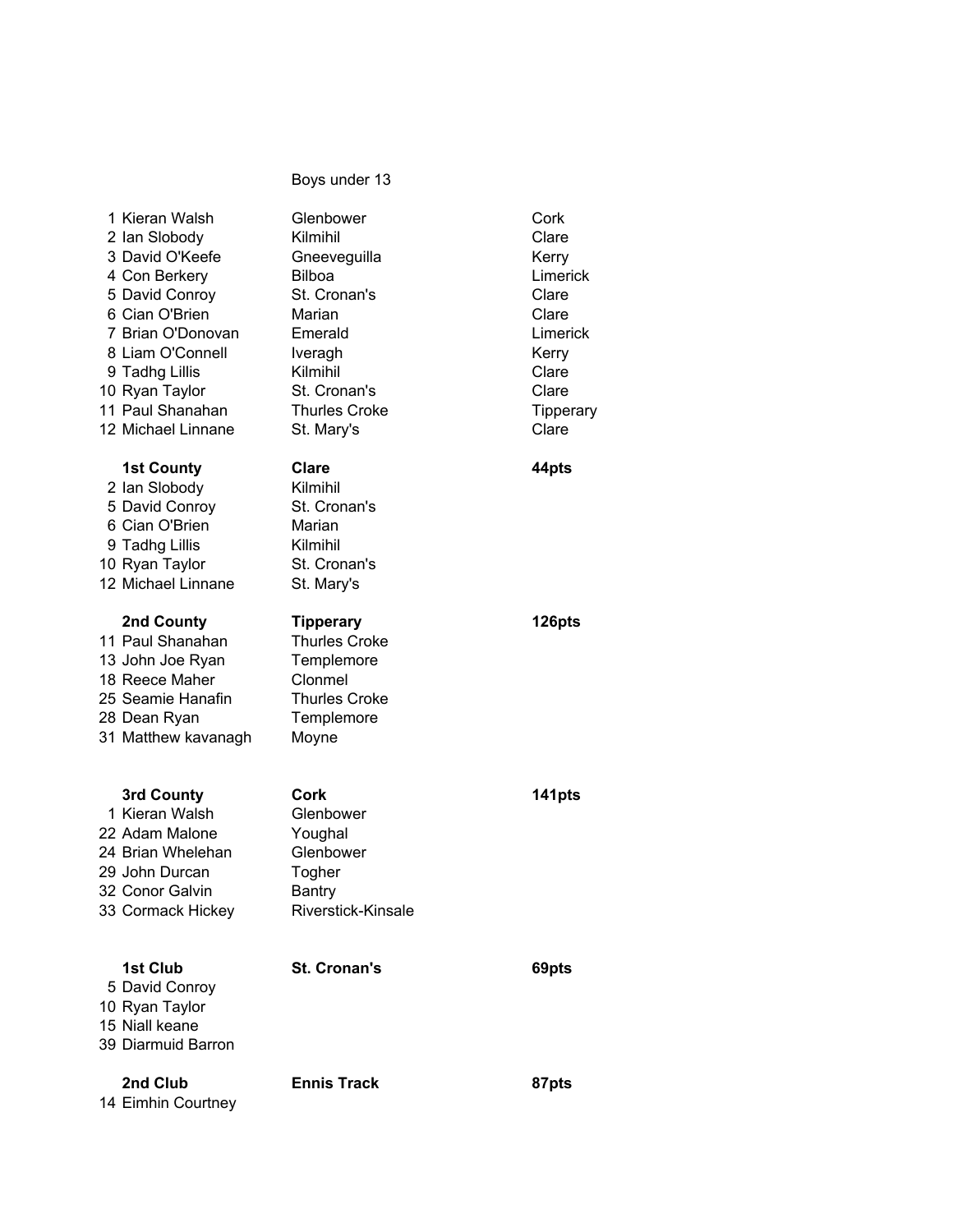20 Michael Moloney

26 Lee Quirke

27 Patrick Chesser

# 3rd Club Iveragh 111pts

8 Liam O'Connell 23 Matthew O'Sullivan

34 Kevin Cronin

43 Cillian O'Donovan

| 1 Shannon Ryan                                                                                                                               | Dooneen                                                                                                                                            | Limerick         |
|----------------------------------------------------------------------------------------------------------------------------------------------|----------------------------------------------------------------------------------------------------------------------------------------------------|------------------|
| 2 Cliodhna Galwey                                                                                                                            | Liscarroll                                                                                                                                         | Cork             |
| 3 Emer Kennedy                                                                                                                               | <b>Thurles Croke</b>                                                                                                                               | <b>Tipperary</b> |
| 4 Jessica Neville                                                                                                                            | <b>Blarney Inniscarra</b>                                                                                                                          | Cork             |
| 5 Christina Neville                                                                                                                          | <b>Blarney Inniscarra</b>                                                                                                                          | Cork             |
| 6 Blaithin Lynch                                                                                                                             | Midleton                                                                                                                                           | Cork             |
| 7 Niamh De hOra                                                                                                                              | Farranfore MV                                                                                                                                      | Kerry            |
| 8 Eimear Foley                                                                                                                               | Gneeveguilla                                                                                                                                       | Kerry            |
| 9 Alanna Allen                                                                                                                               | <b>Riverstick Kinsale</b>                                                                                                                          | Cork             |
| 10 Katie Cahill                                                                                                                              | St. Cronan's                                                                                                                                       | Clare            |
| 11 Cliona Doyle                                                                                                                              | Clonmel                                                                                                                                            | Tipperary        |
| 12 Karen Curran                                                                                                                              | Iveragh                                                                                                                                            | Kerry            |
| <b>1st County</b><br>2 Cliodhna Galwey<br>4 Jessica Neville<br>5 Christina Neville<br>6 Blaithin Lynch<br>9 Alanna Allen<br>16 Clare O'Brien | Cork<br>Liscarroll<br><b>Blarney Inniscarra</b><br><b>Blarney Inniscarra</b><br>Midleton<br><b>Riverstick Kinsale</b><br><b>Blarney Inniscarra</b> | 42pts            |
| 2nd County<br>3 Emer Kennedy<br>11 Cliona Doyle<br>13 Marita Moloney<br>25 Margaret Mary Grace<br>27 Andrea Loughnane<br>28 Carol Berkery    | <b>Tipperary</b><br><b>Thurles Croke</b><br>Clonmel<br>Moycarkey Coolcroo<br>Nenagh Olympic Harriers<br><b>Thurles Croke</b><br>Newport            | 107pts           |
| 3rd County<br>7 Niamh De hOra<br>8 Eimear Foley<br>12 Karen Curran<br>24 Mairead O'Neill                                                     | <b>Kerry</b><br>Farranfore MV<br>Gneeveguilla<br>Iveragh<br>Gneeveguilla                                                                           | 117pts           |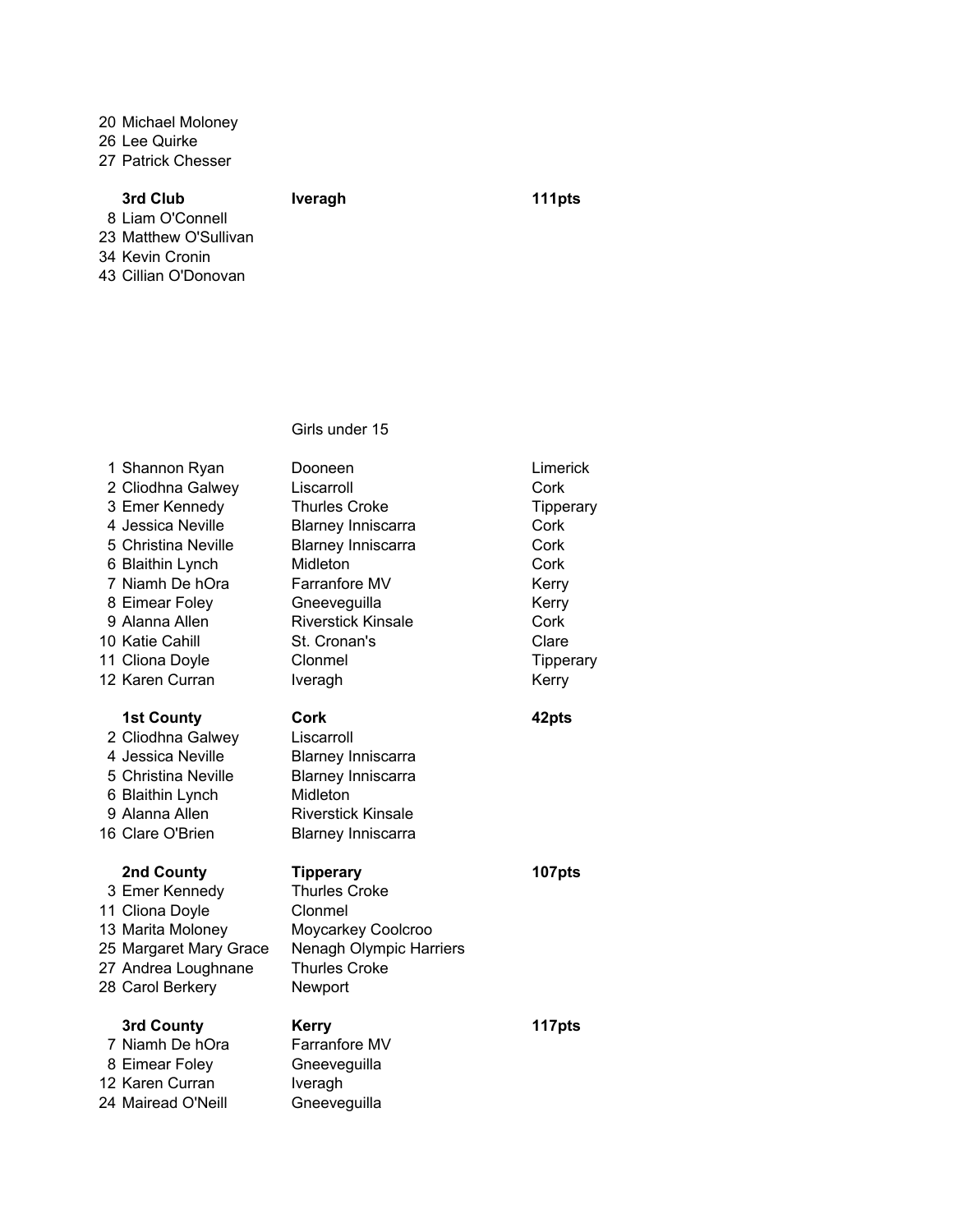| 32 Niamh Joy                                                                                   | Gneeveguilla              |        |
|------------------------------------------------------------------------------------------------|---------------------------|--------|
| 34 Niamh Clifford                                                                              | Star of the Laune         |        |
| 1st Club<br>4 Jessica Neville<br>5 Christina Neville<br>16 Clare O'Brien<br>22 Niamh Carey     | <b>Blarney Inniscarra</b> | 47pts  |
| 2nd Club<br>3 Emer Kennedy<br>27 Andrea Loughnane<br>29 Elaine Fitzgibbon<br>40 Claire Lawless | <b>Thurles Croke</b>      | 99pts  |
| 3rd Club<br>10 Katie Cahill<br>21 Karen O'Brien<br>36 Alison Courtney<br>38 Paula Loughnane    | <b>St. Cronan's</b>       | 105pts |

| 1 Danny Mullins       | <b>Bantry</b>             | Cork             |
|-----------------------|---------------------------|------------------|
| 2 Christopher O'Brien | Thurles Croke             | <b>Tipperary</b> |
| 3 Patrick Coleman     | Togher                    | Cork             |
| 4 Damien Burke        | Kilmihil                  | Clare            |
| 5 Patrick Hughes      | <b>Thurles Croke</b>      | Tipperary        |
| 6 Aidan Kearney       | Ennis Track               | Clare            |
| 7 Edward Hynes        | Templemore                | <b>Tipperary</b> |
| 8 Dean Cronin         | <b>Blarney Inniscarra</b> | Cork             |
| 9 Shane Fitzgerald    | Emerald                   | Limerick         |
| 10 Declan Moore       | <b>Bilboa</b>             | Limerick         |
| 11 Gary Cantwell      | K.C.K.                    | Waterford        |
|                       |                           |                  |
| 12 Sean O'Shea        | Iveragh                   | Kerry            |
|                       |                           |                  |
| <b>1st County</b>     | <b>Tipperary</b>          | 75pts            |
| 2 Christopher O'Brien | <b>Thurles Croke</b>      |                  |
| 5 Patrick Hughes      | <b>Thurles Croke</b>      |                  |
| 7 Edward Hynes        | Templemore                |                  |
| 15 Sean Tobin         | Clonmel                   |                  |
| 22 Jamie Moloney      | Templemore                |                  |
| 24 Michael Carey      | Clonmel                   |                  |
| 2nd County            | Limerick                  | 86pts            |
| 9 Shane Fitzgerald    | Emerald                   |                  |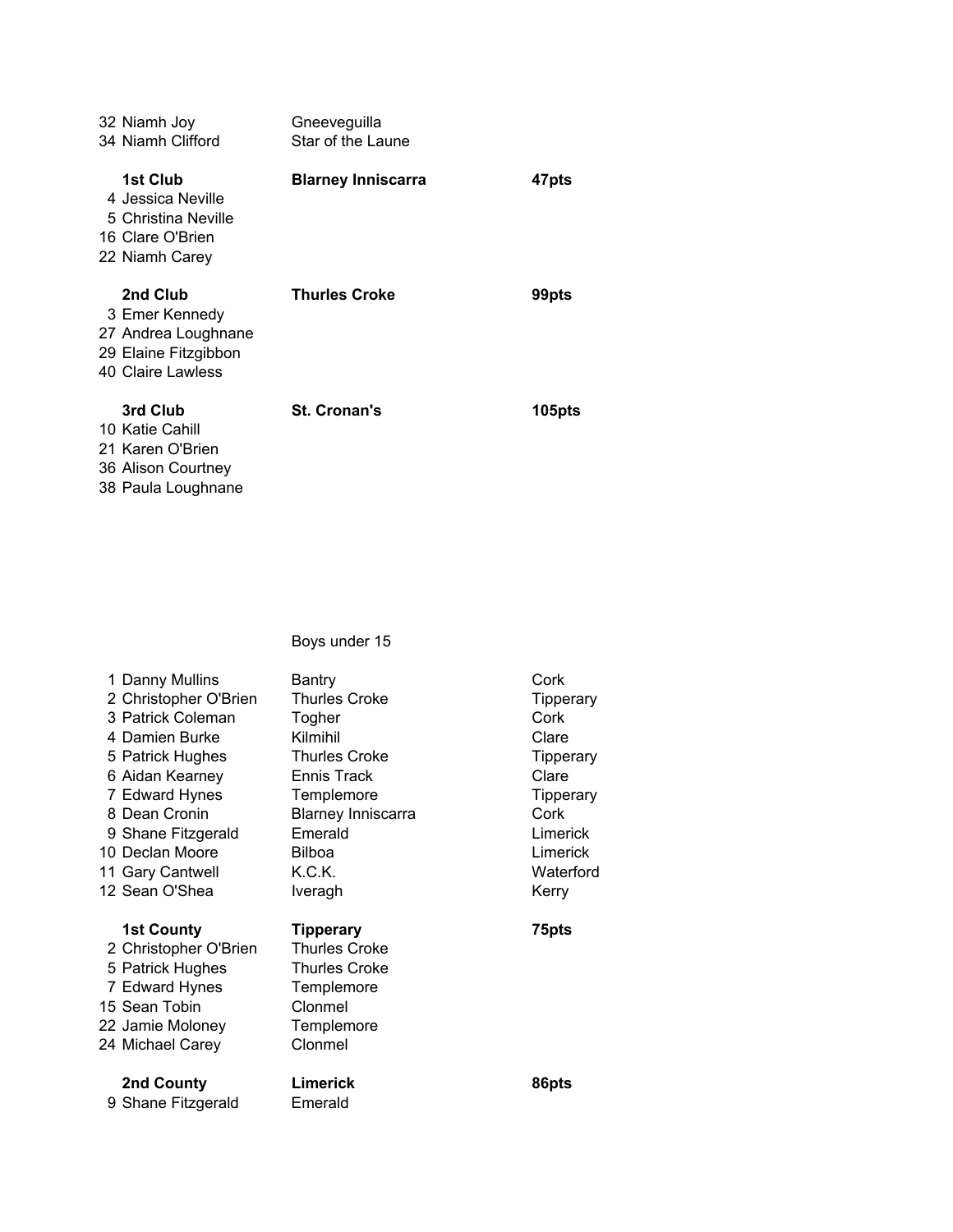| 10 Declan Moore<br>13 Denis O'Dea<br>16 Declan Mullane<br>17 Eoin O'Donnell<br>21 Drew McLean                                         | <b>Bilboa</b><br><b>Bilboa</b><br>St. Mary's<br>St. Mary's<br><b>Bilboa</b>                |        |
|---------------------------------------------------------------------------------------------------------------------------------------|--------------------------------------------------------------------------------------------|--------|
| 3rd County<br>1 Danny Mullins<br>3 Patrick Coleman<br>8 Dean Cronin<br>23 Mark O'Sullivan<br>28 Shaun Healy<br>31 Spike O'Shaughnessy | Cork<br><b>Bantry</b><br>Togher<br><b>Blarney Inniscarra</b><br>Bandon<br>Togher<br>Bandon | 94pts  |
| 1st Club<br>10 Declan Moore<br>13 Denis O'Dea<br>21 Drew McLean<br>27 Thomas Blackburn                                                | <b>Bilboa</b>                                                                              | 71pts  |
| 2nd Club<br>3 Patrick Coleman<br>28 Shaun Healy<br>35 Cullen Lynch<br>37 Conor Foley                                                  | <b>Togher</b>                                                                              | 103pts |
| 3rd Club<br>6 Aidan Kearney<br>29 Kevin Chesser<br>42 Peter Maher<br>50 Patrick Coyle                                                 | <b>Ennis Track</b>                                                                         | 117pts |

| 1 Ciara Cronin      | Ferrybank                 | Waterford        |
|---------------------|---------------------------|------------------|
| 2 Emer Tangney      | Spa Muckross              | Kerry            |
| 3 Beth Walsh        | Ferrybank                 | Waterford        |
| 4 Mary Fitzgerald   | An Riocht                 | Kerry            |
| 5 Serena Moloney    | <b>Thurles Croke</b>      | Tipperary        |
| 6 Louise Woods      | St. Cronan's              | Clare            |
| 7 Kitty Walsh       | Ferrybank                 | Waterford        |
| 8 Orlagh Farmer     | Midleton                  | Cork             |
| 9 Ann Marie Hayes   | Moycarkey Coolcroo        | <b>Tipperary</b> |
| 10 Laura Behan      | K.C.K.                    | Waterford        |
| 11 Vivienne Maher   | <b>Riverstick Kinsale</b> | Cork             |
| 12 Kathleen Madigan | <b>Faranfore MV</b>       | Kerry            |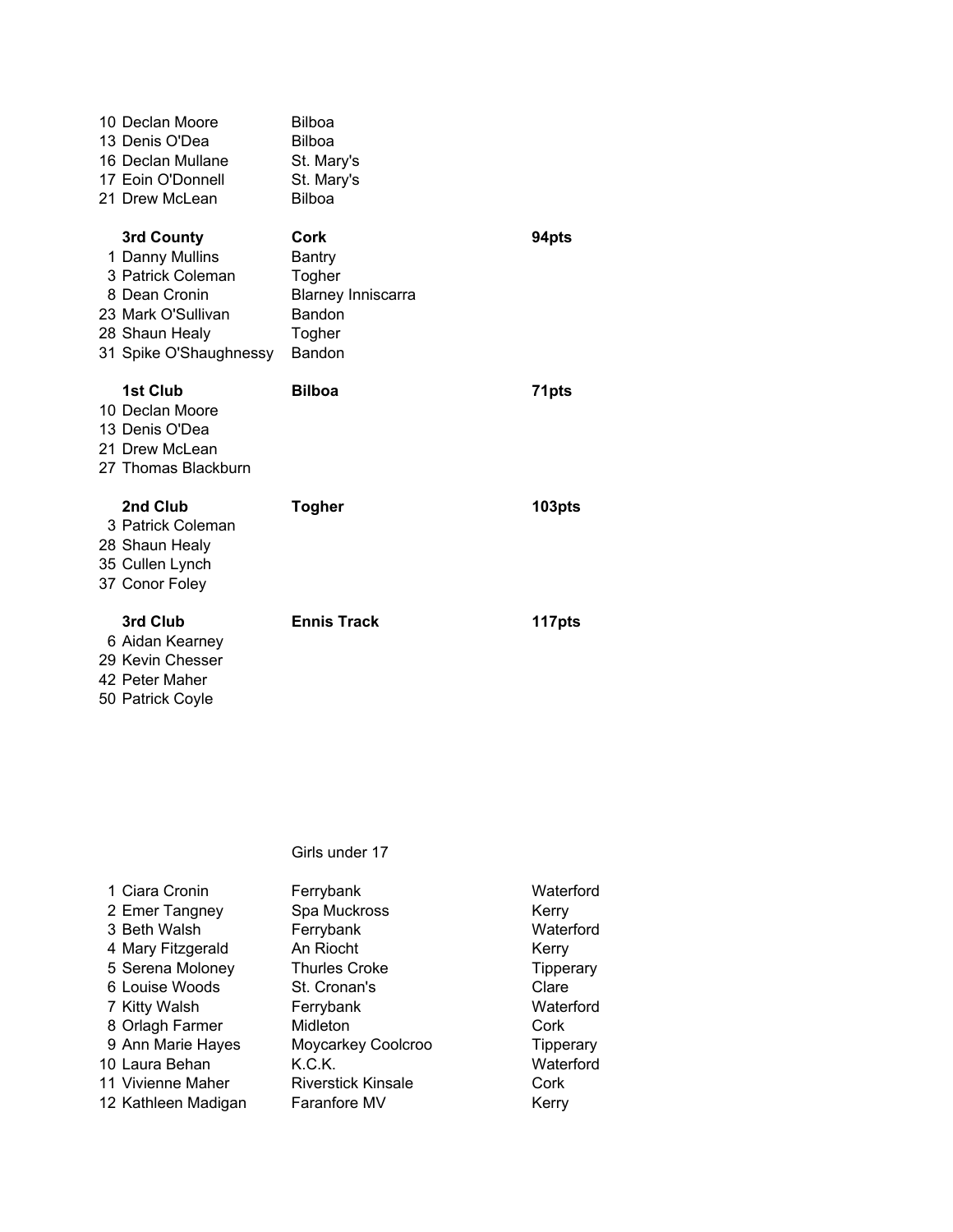| <b>1st County</b><br>1 Ciara Cronin<br>3 Beth Walsh<br>7 Kitty Walsh<br>10 Laura Behan<br>15 Siobhan Delaney<br>19 Edel Roche        | Waterford<br>Ferrybank<br>Ferrybank<br>Ferrybank<br>K.C.K.<br>Ferrybank<br><b>West Waterford</b>     | 55pts  |
|--------------------------------------------------------------------------------------------------------------------------------------|------------------------------------------------------------------------------------------------------|--------|
| 2nd County<br>8 Orlagh Farmer<br>11 Vivienne Maher<br>14 Gayle Finn<br>17 Nikita Savage<br>21 Lydia Williams<br>24 Siobhan McCarthy  | Cork<br>Midleton<br><b>Riverstick Kinsale</b><br>Duhallow<br>Youghal<br>Glenbower<br><b>Bantry</b>   | 95pts  |
| 3rd County<br>6 Louise Woods<br>13 Lisa Loughnane<br>18 Niamh Donnellan<br>20 Roisin O'Brien<br>28 Fawn Guilfoyle<br>37 Sarah Nugent | <b>Clare</b><br>St. Cronan's<br>St. Cronan's<br>Kilmihil<br>St. Cronan's<br>Kilnaboy<br>St. Cronan's | 122pts |
| 1st Club<br>1 Ciara Cronin<br>3 Beth Walsh<br>7 Kitty Walsh<br>15 Siobhan Delaney                                                    | Ferrybank                                                                                            | 26pts  |
| 2nd Club<br>6 Louise Woods<br>13 Lisa Loughnane<br>20 Roisin O'Brien<br>37 Sarah Nugent                                              | <b>St. Cronan's</b>                                                                                  | 99pts  |
| 3rd Club<br>10 Laura Behan<br>33 Stephanie Power<br>41 Lisa Keane<br>44 Claire Morrissey                                             | <b>K.C.K.</b>                                                                                        | 105pts |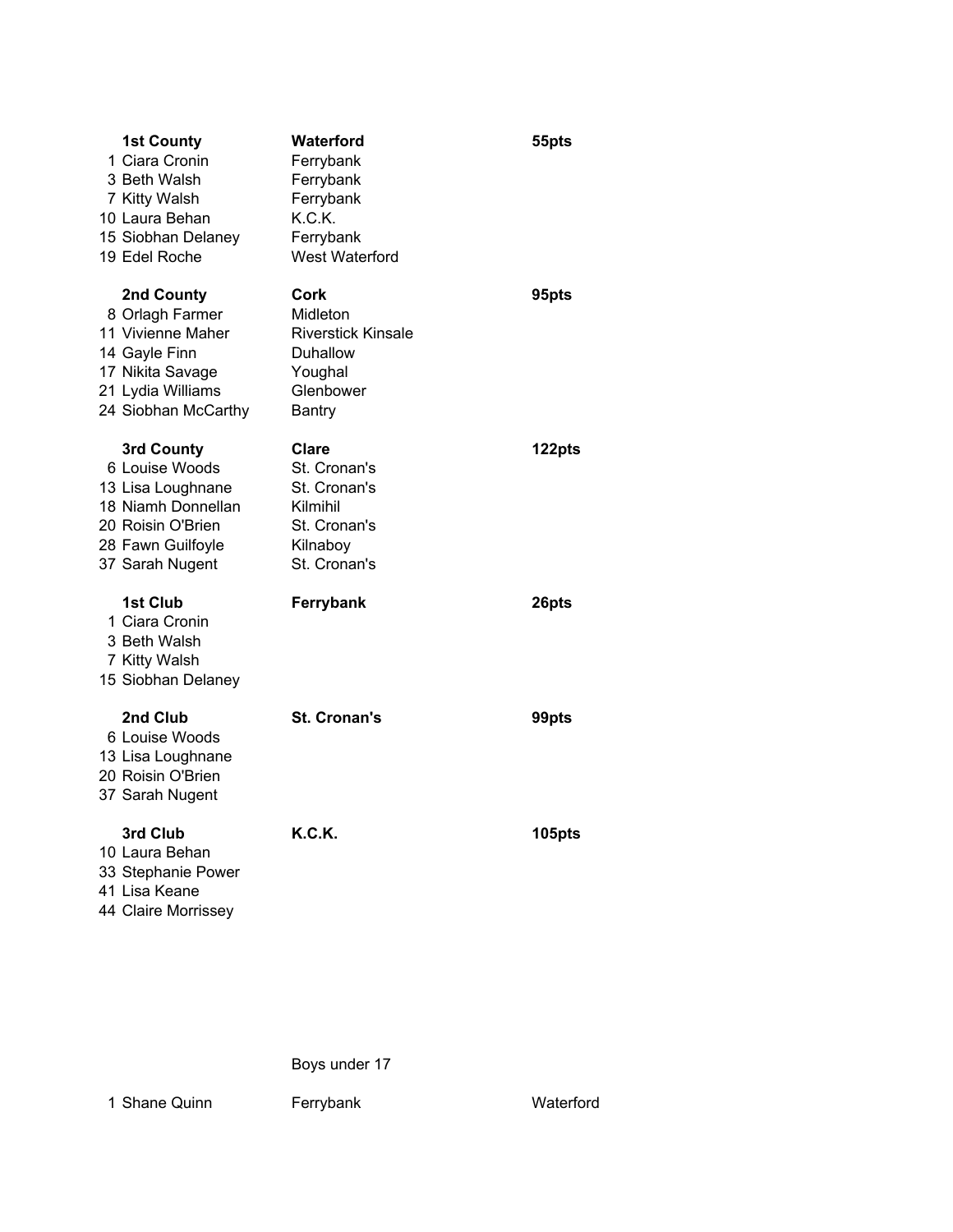| 2 Ryan Creech<br>3 Liam Markham<br>4 John Harrington<br>5 Liam Harty<br>6 Adam Kelleher<br>7 Daniel McCarthy<br>8 Cathal O'Connor<br>9 Michael O'Sullivan<br>10 Darragh Chesser<br>11 Vincent Molumby<br>12 Peter Hanrahan | Leevale<br><b>Ennis Track</b><br>Bantry<br>Templemore<br>Togher<br>West Waterford<br>Dooneen<br><b>West Muskerry</b><br><b>Ennis Track</b><br><b>Thurles Croke</b><br>Togher | Cork<br>Clare<br>Cork<br><b>Tipperary</b><br>Cork<br>Waterford<br>Clare<br>Cork<br>Clare<br><b>Tipperary</b><br>Cork |
|----------------------------------------------------------------------------------------------------------------------------------------------------------------------------------------------------------------------------|------------------------------------------------------------------------------------------------------------------------------------------------------------------------------|----------------------------------------------------------------------------------------------------------------------|
| <b>1st County</b><br>2 Ryan Creech<br>4 John Harrington<br>6 Adam Kelleher<br>9 Michael O'Sullivan<br>12 Peter Hanrahan<br>13 David O'Keefe                                                                                | Cork<br>Leevale<br><b>Bantry</b><br>Togher<br><b>West Muskerry</b><br>Togher<br>Togher                                                                                       | 46pts                                                                                                                |
| 2nd County<br>3 Liam Markham<br>8 Cathal O'Connor<br>10 Darragh Chesser<br>18 Pol O'Conghaile<br>23 James Maher<br>26 Gerard Browne                                                                                        | Clare<br><b>Ennis Track</b><br>Dooneen<br><b>Ennis Track</b><br>Marian<br><b>Ennis Track</b><br><b>Ennis Track</b>                                                           | 88pts                                                                                                                |
| 3rd County<br>1 Shane Quinn<br>7 Daniel McCarthy<br>14 Joe Conway<br>21 Brian Hallissey<br>29 Jim Curran<br>35 John N. Fennell                                                                                             | Waterford<br>Ferrybank<br>West Waterford<br>West Waterford<br><b>West Waterford</b><br>West Waterford<br>K.C.K.                                                              | 107pts                                                                                                               |
| 1st Club<br>6 Adam Kelleher<br>12 Peter Hanrahan<br>13 David O'Keefe<br>15 Mark Tobin                                                                                                                                      | <b>Togher A</b>                                                                                                                                                              | 46pts                                                                                                                |
| 2nd Club<br>3 Liam Markham<br>10 Darragh Chesser<br>23 James Maher<br>26 Gerard Browne                                                                                                                                     | <b>Ennis Track</b>                                                                                                                                                           | 62pts                                                                                                                |
| 3rd Club<br>7 Daniel McCarthy<br>14 Joe Conway<br>21 Brian Hallissey                                                                                                                                                       | <b>West Waterford</b><br><b>West Waterford</b><br><b>West Waterford</b><br>West Waterford                                                                                    | 71pts                                                                                                                |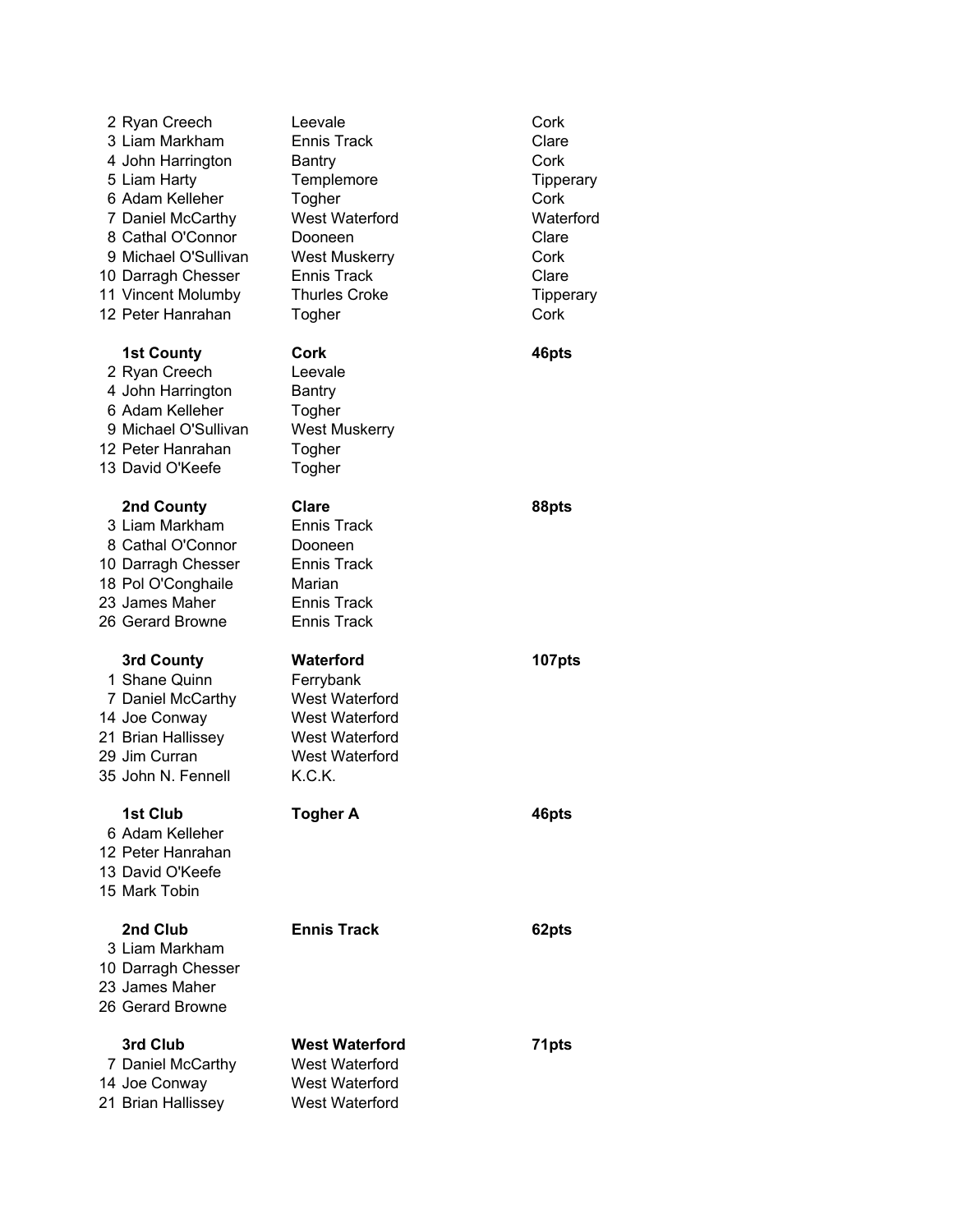12 Mary O'Connor 14 Grainne Brennan

| 1 Lorraine McCarthy                 | Ferrybank             | Waterford        |
|-------------------------------------|-----------------------|------------------|
| 2 Michelle Finn                     | Duhallow              | Kerry            |
| 3 Alvy Carragher                    | Nenagh Olympic        | <b>Tipperary</b> |
| 4 Claire Madigan                    | St. John's            | Clare            |
| 5 Catherine Kelly                   | Dundrum               | Tipperary        |
| 6 Niamh Ryan                        | Ferrybank             | Waterford        |
| 7 Elma Nugent                       | West Waterford        | Waterford        |
| 8 Fiona O'Shea                      | Limerick AC           | Limerick         |
| 9 Michelle Twohig                   | Duhallow              | Cork             |
| 10 Becky Hand                       | Dooneen               | Limerick         |
| 11 Jenny Hurley                     | West Waterford        | Waterford        |
| 12 Mary O'Connor                    | Ferrybank             | Waterford        |
|                                     |                       |                  |
|                                     |                       |                  |
| <b>1st County</b>                   | Waterford             | 51pts            |
| 1 Lorraine McCarthy                 | Ferrybank             |                  |
| 6 Niamh Ryan                        | Ferrybank             |                  |
| 7 Elma Nugent                       | <b>West Waterford</b> |                  |
| 11 Jenny Hurley                     | <b>West Waterford</b> |                  |
| 12 Mary O'Connor                    | Ferrybank             |                  |
| 14 Grainne Brennan                  | Ferrybank             |                  |
|                                     |                       |                  |
| 1st Club                            | Ferrybank             | 26pts            |
| 1 Lorraine McCarthy<br>6 Niamh Ryan |                       |                  |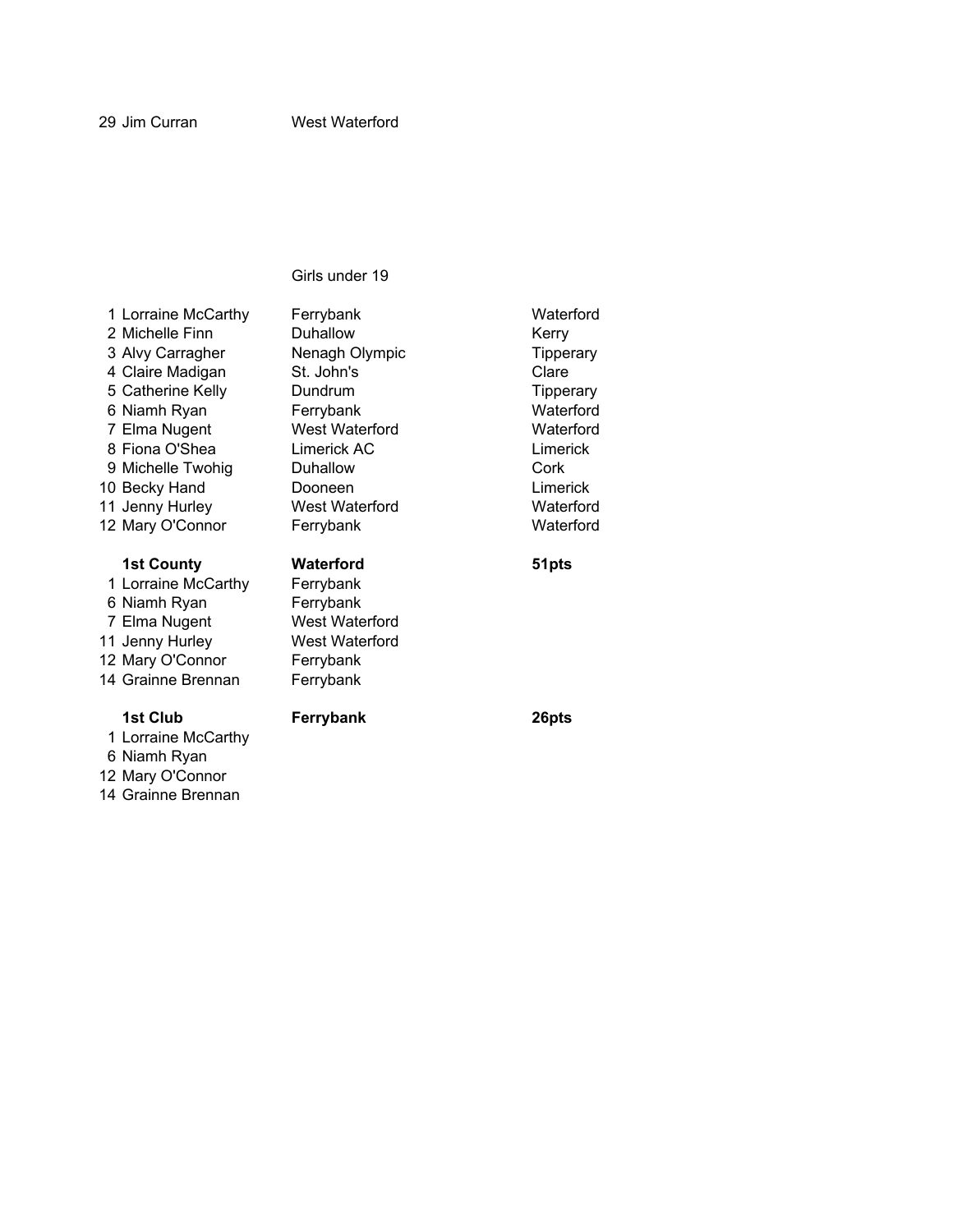| 1 Patrick Hogan<br>2 Kevin Cooper<br>3 Ferdia O'hAodha<br>4 Keith Maher<br>5 Rory Molony<br>6 David Tobin<br>7 Ciaran Ryan<br>8 Gavin Downey<br>9 Patrick Flynn<br>10 Ronan Duggan<br>11 Colm Nolan<br>12 Richard Quirke | Ferrybank<br>Ferrybank<br>Ferrybank<br><b>Thurles Croke</b><br>West Waterford<br><b>Thurles Croke</b><br>Emerald<br>Ferrybank<br>Ferrybank<br>Bandon<br>Clonmel<br>Togher | Waterford<br>Waterford<br>Waterford<br>Tipperary<br>Waterford<br>Tipperary<br>Limerick<br>Waterford<br>Waterford<br>Cork<br><b>Tipperary</b><br>Cork |
|--------------------------------------------------------------------------------------------------------------------------------------------------------------------------------------------------------------------------|---------------------------------------------------------------------------------------------------------------------------------------------------------------------------|------------------------------------------------------------------------------------------------------------------------------------------------------|
| <b>1st County</b><br>1 Patrick Hogan<br>2 Kevin Cooper<br>3 Ferdia O'hAodha<br>5 Rory Molony<br>8 Gavin Downey<br>9 Patrick Flynn                                                                                        | Waterford<br>Ferrybank<br>Ferrybank<br>Ferrybank<br>West Waterford<br>Ferrybank<br>Ferrybank                                                                              | 28pts                                                                                                                                                |
| 2nd County<br>4 Keith Maher<br>6 David Tobin<br>11 Colm Nolan<br>16 James Maher<br>20 Tom Cullen<br>22 Kevin Moore                                                                                                       | <b>Tipperary</b><br><b>Thurles Croke</b><br><b>Thurles Croke</b><br>Clonmel<br>Templemore<br>Templemore<br>Dundrum                                                        | 79pts                                                                                                                                                |
| 3rd County<br>10 Ronan Duggan                                                                                                                                                                                            | Cork<br>Bandon                                                                                                                                                            | 101pts                                                                                                                                               |